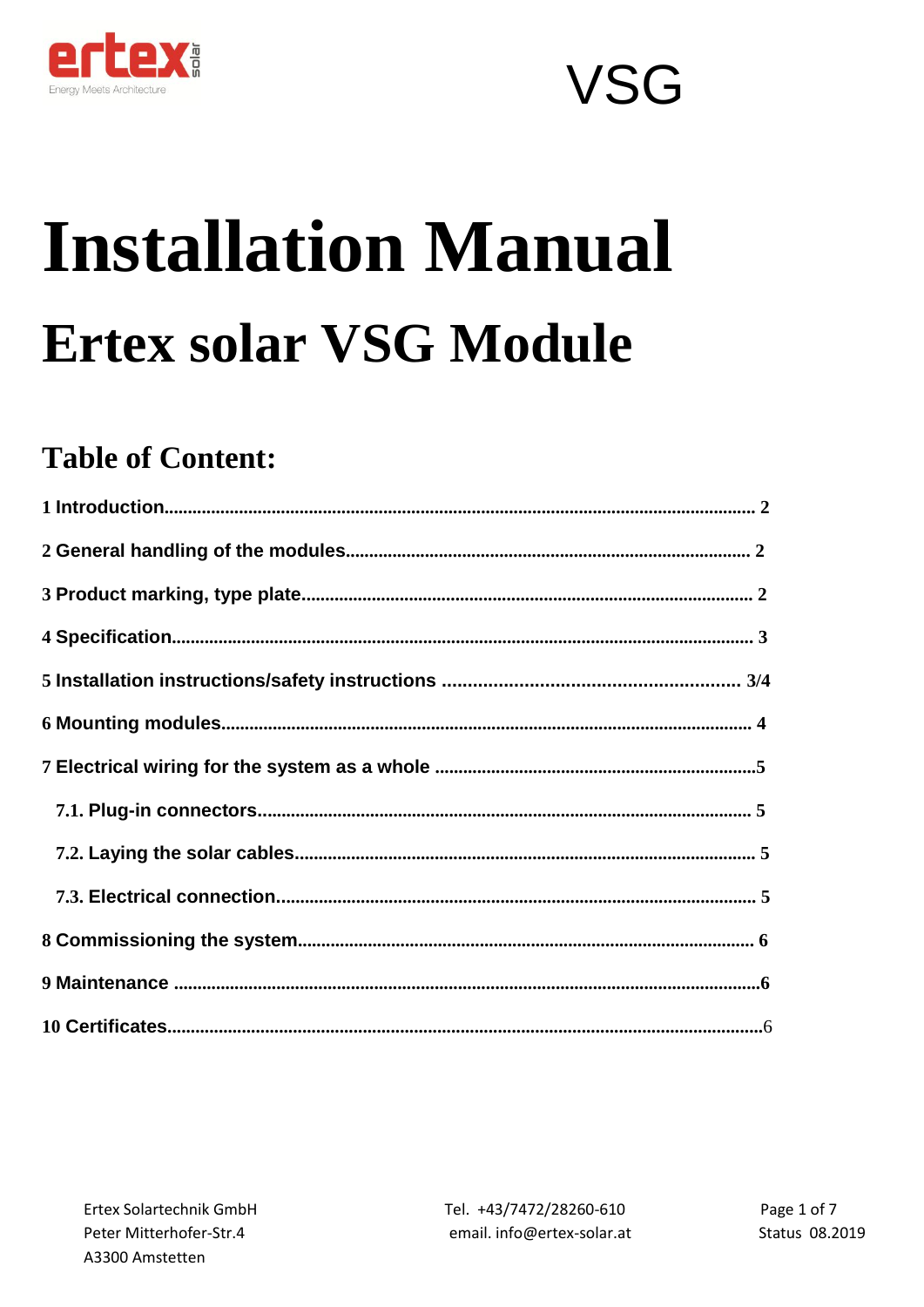



### **1 Installation instructions/safety instructions**

*Please read these installation instructions carefully before installing the photovoltaic modules. Failure to do so can lead to personal injury or damage to property and may invalidate the warranty and product guarantee.*

*Installing photovoltaic modules requires expertise and should therefore only be performed by appropriately qualified and approved contractors. The exporting company is responsible for structural measures and approvals. Ertex Solar Technik GmbH assumes no liability regarding approval and building permits.*

*General handling of the product, its use or precise installation methods are outside the scope of influence of Ertex Solartechnik GmbH. For this reason Ertex cannot accept any liability for damage, losses or costs incurred due to incorrect installation or handling of the product or due to incorrect usage.*

### **2 Information on general handling of the modules**

- Do not open or dismantle the module.
- Do not remove any module components.
- Do not remove or damage any product labels or type plates.
- Do not stand on the module.
- Do not drop the module.
- Avoid all other kinds of external force.
- Do not expose the module to paint, dyes, adhesives, chemicals or other corrosive liquids.
- Do not transport the module by its junction box.
- Do not pull the module connection cables with any force.
- Artificially beaming, focussing, concentrating or reflecting sunlight onto the module is not admissible.
- Never try to service the electrical wiring yourself always contact your specialist photovoltaic dealer in the event of any problems.
- Observe the maximum system voltage of 1000 V when connecting the modules.
- You will find detailed electrical and mechanical properties for each photovoltaic module under standard test conditions (STC) on the module type plate and on the respective datasheet. Under real-life conditions, there may be circumstances in which the module can produce considerably higher values than specified in the above. The values under STC must therefore be increased by 25 % for system calculation purposes and when sizing the components.

### **3 Product marking, type plate**

A3300 Amstetten

Ertex Solartechnik GmbH Tel. +43/7472/28260-610 Page 2 of 7 Peter Mitterhofer-Str.4 email. info@ertex-solar.at Status 08.2019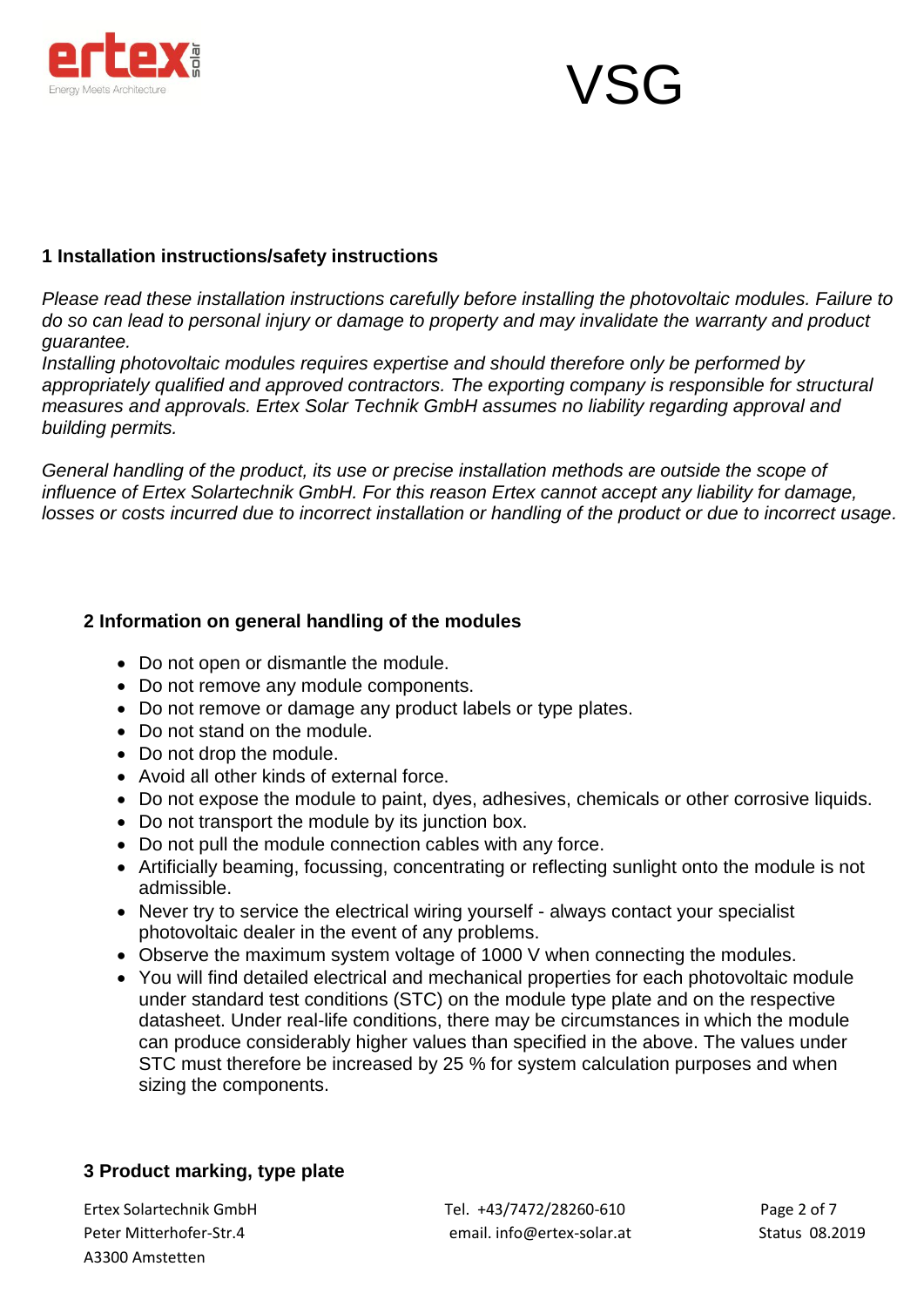



The type plate is located on the rear of the module and provides information on all the necessary key electrical and product-specific values.

The type plate must not be damaged or removed, as this will irrevocably invalidate the warranty and product guarantee.

### **4 Ertex VSG specification**

Electrical data applies under standard test conditions (STC). Insolation 1000 W/m², AM 1.5 spectrum, cell temperature 25 °C

| Electrical data              | Module type VSG xxx |         |         |         |         |  |
|------------------------------|---------------------|---------|---------|---------|---------|--|
| Output class                 | 330                 | 335     | 340     | 345     | 350     |  |
| Rated output (P):            | 330 Wp              | 335 Wp  | 340 Wp  | 345 Wp  | 350 Wp  |  |
| Rated voltage (Vmpp):        | 45.20 V             | 45.27 V | 45.33 V | 45.39 V | 45.45 V |  |
| Rated current (Impp):        | 7.30 A              | 7.40 A  | 7.50 A  | 7.60 A  | 7.70 A  |  |
| Open circuit voltage (Uoc):  | 59.10 V             | 59.19 V | 59.28 V | 59.35 V | 59.42 V |  |
| Short-circuit current (Isc): | 7.80 A              | 7.88 A  | 7.95 A  | 8.02 A  | 8.1 A   |  |
| Output fluctuation           | ±3%                 | ±3%     | ±3%     | ± 3%    | ±3%     |  |
| Temperature coefficient      |                     |         |         |         |         |  |

| Voltage: | $-0.20$ %/K  |
|----------|--------------|
| Current: | $0.05 \%$ /K |
| Power:   | $-0.43\%$ /K |

Reverse current carrying capacity: The modules can only be operated with external power when using a line fuse with a tripping current <16 A ISC@STC. The individual modules may only be connected in series up to the maximum system voltage.

Application class A as per IEC 61730

Operating temperature: -40 to +80 °C / wind speed: 135 km/h / maximum system voltage: 1000 V

### **5 Installation instructions/safety instructions for VSG modules**

- It is essential to cover the individual modules with blackout material during installation. The modules generate electricity as soon as the front side is exposed to light. It does not matter whether or not the module has already been connected. This effect can lead to voltages which can be life-threatening under certain circumstances!
- Do not touch the ends of cables (especially exposed cables) during installation.
- Never operate photovoltaic modules in or in the vicinity of rooms in which flammable liquids are stored or used or into which they may leak.
- When photovoltaic modules are connected in series, only use modules with the same current intensity, and when modules are connected in parallel, only use modules with the same voltage.

A3300 Amstetten

Ertex Solartechnik GmbH Tel. +43/7472/28260-610 Page 3 of 7 Peter Mitterhofer-Str.4 email. info@ertex-solar.at Status 08.2019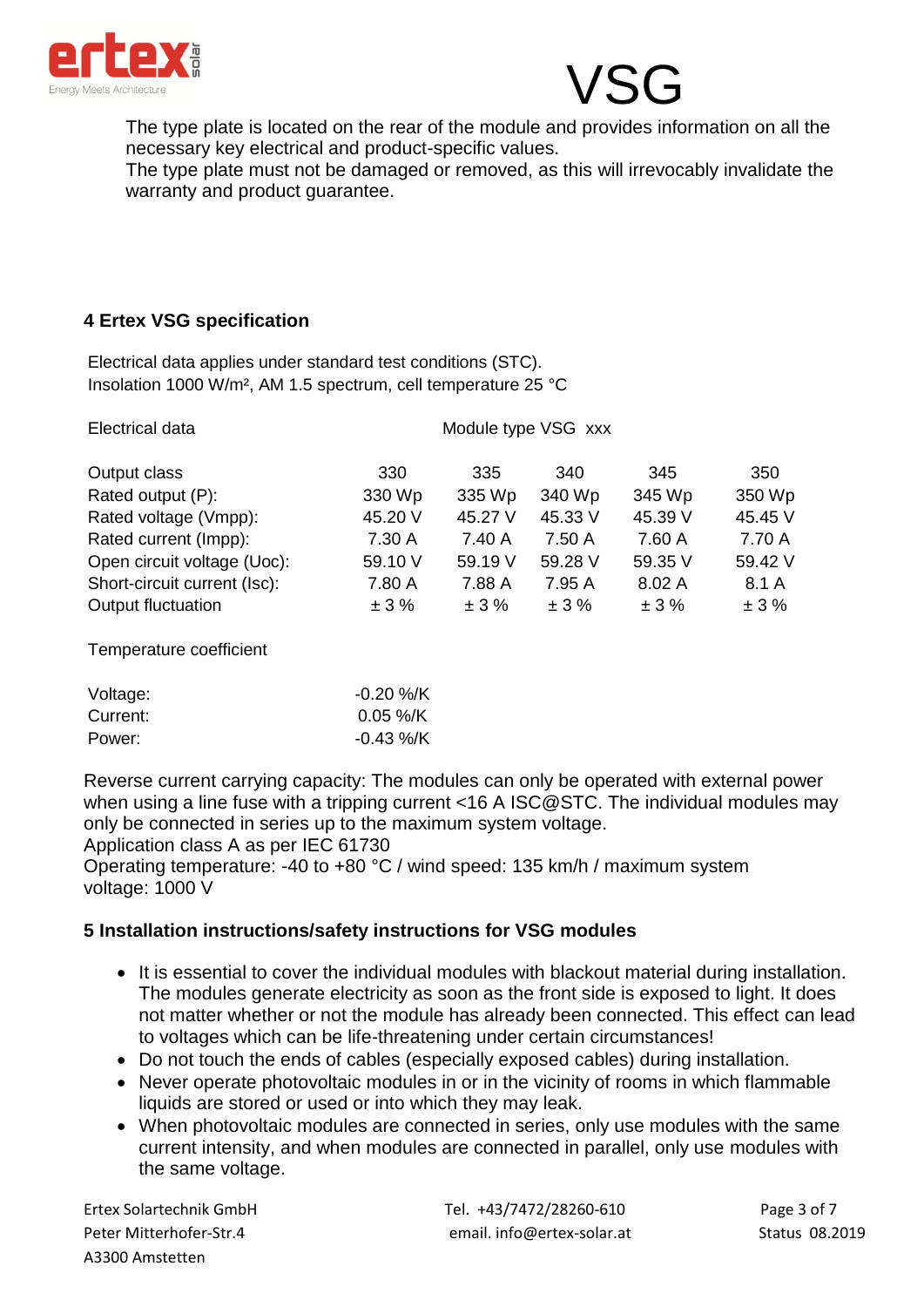

### • The modules may not be operated with a higher voltage than the admissible system voltage.

- The maximum number of modules which can be connected in series can be worked out from the maximum input voltage/input current range of the inverters/charge regulators used, the type of module used and local temperature conditions. Under no circumstances may the system voltage of 1000 V be exceeded.
- The maximum reverse current carrying capacity is 16 A. If more than two strings are connected in parallel, this may be exceeded in the event of a fault, which is why line fuses with a maximum of 16 A should be used.
- Please observe the applicable wind force, wind speed and snow load factors for the respective region. Static calculations may need to be performed in certain cases.
- Always ensure that the modules have sufficient secondary ventilation.
- To ensure that the photovoltaic system achieves an optimum yield, please also establish the most suitable orientation and angle of inclination of the photovoltaic modules.

Shading leads to reduced yields, so make sure that the photovoltaic modules are free from shadows all year round.

- Shading leads to:
	- o reduction of yield
	- o overload and overheating of the free-wheeling diode and of the module as well as other components
	- o destruction of the free-wheeling diodes, which are not made for permanent strain, in extreme cases

Shading can lead to loss of yield, hot spots on the cells, discoloration of the conductor track, building of bubbles in the foil and fire – ertex solar does not assume liability for these cases.

Please pay attention to not shading the modules all year around.

- Ertex modules should not be installed in areas in which there is a possibility of any kind of corrosive atmosphere.
- The photovoltaic module is not classed as explosion-protected equipment. Accordingly, it may not be installed in the vicinity of highly flammable gases and vapours.

### **6 Mounting Ertex modules**

- The background and support surfaces must be sufficiently stable in terms of their dimensions.
- Forces acting on the structure must not be transferred to the module.
- The supports must be designed such that the glazing can be inserted without twisting.
- In accordance with correct block setting procedures, the frame anchor mechanisms for fixed glazing must be positioned on the lower part of the frame in such a way that a fixing mechanism is located 150 mm to 200 mm from each corner of the frame and this fixing mechanism is able to take the weight of the glazing on its own.
- Glazing rebates and glazing bars must be pre-treated in accordance with the regulations in ÖNORM B 3722.
- The dimensions of the glazing rebates (width and height) must be stipulated on site in accordance with ÖNORM B 3722.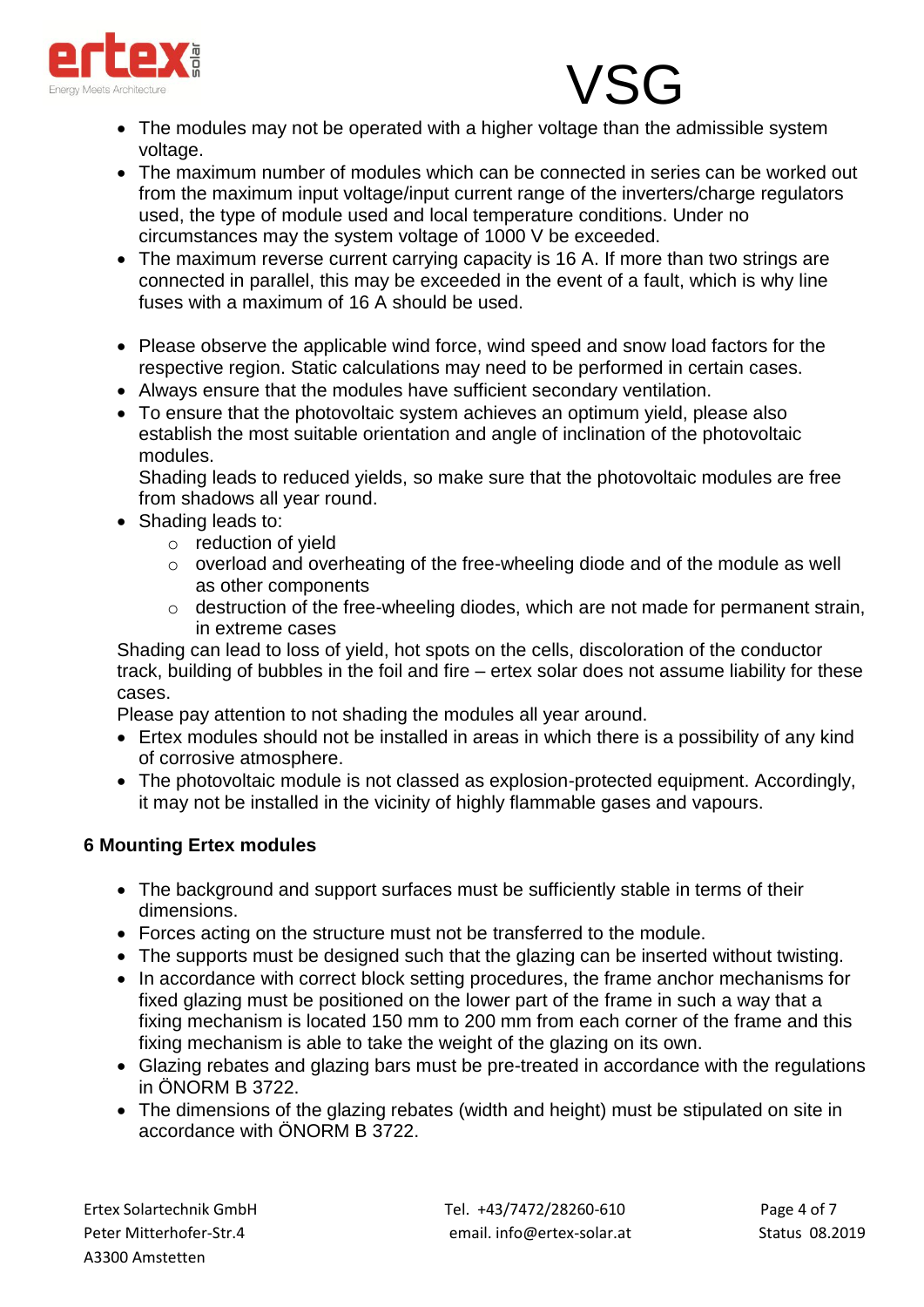

## **VSG**

- The glass rebate support surfaces on glass roofs must be at least 18 mm wide, but the height required will depend on the thickness of the glass, the type of glass and the seals.
- The height of the glazing bars may be in line with the glazing rebate height for the frame, but must comply with the minimum glazing rebate height specified in ÖNORM B 3722.
- Block setting should be carried out in accordance with ÖNORM B 2227:2007.



### **7 Electrical wiring for the system as a whole**

- There is a risk of arcing and short circuits when using high DC voltages as in the case of series connection. To avoid these effects, please always use solar cables with adequate dimensions and connectors approved for the maximum specified open circuit voltage.
- The modules are equipped with a junction box and cable in the factory.
- The solar cable used is a 4 mm<sup>2</sup> insulated, weather- and UV-resistant cable.
- The cables used must be approved for the maximum short circuit current.
- We recommend solar cables with a cross-section of 4 to 6 mm², where the conductor cross-section is dependent on the maximum short circuit current and the overall length of the wiring.
- Make sure that the solar cables used are sufficiently insulated and weather- and UVresistant.
- The rated voltage of the solar cable used must be at least 1000 V.

### **7.1. Plug-in connectors**

- Only use plug-in connectors which are intended and tested for use with photovoltaic systems.
- Only connect the plug-in connectors under dry conditions. Make sure that the system is connected properly.
- Safety instructions: Never take out the plug-in connections when the system is under load, i.e. when the system is operational. This can have life-threatening consequences

A3300 Amstetten

Ertex Solartechnik GmbH Tel. +43/7472/28260-610 Page 5 of 7 Peter Mitterhofer-Str.4 email. info@ertex-solar.at Status 08.2019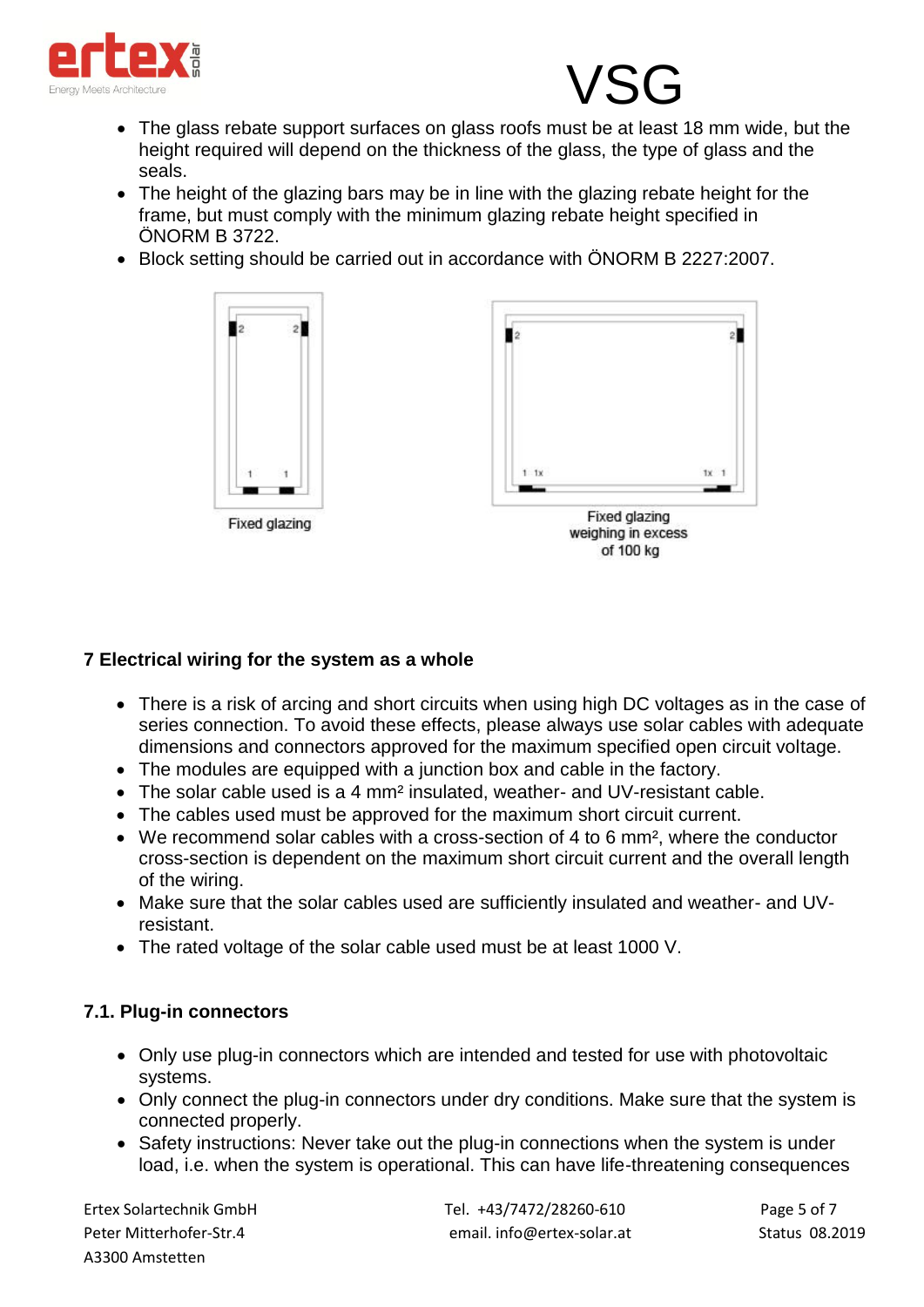



under certain circumstances. These safety instructions are also printed on the module cables supplied with the photovoltaic modules.

### **7.2. Laying the solar cables**

- Keep the overall cable connections as short as possible to prevent possible fault sources and line losses. This point should preferably be taken into account in the advance planning stages.
- Secure loose solar cables after installation to protect them from damage. Only use appropriate fixing materials for this purpose, e.g. cable ducts incorporated in support frames or by laying in separate plastic pipes.
- The solar cables should not be excessively bent or kinked.
- Lay cables in the cable routes or cable ducts provided and secure in position.
- Ensure they have the correct polarity.

### **7.3. Electrical connection**

- Protect the solar cables from damage.
- Earthing must comply with national or international standards and regulations.

### **8 Commissioning the system**

- Before commissioning the system, please test all installed individual components (also observe the commissioning information for the individual components).
- Solar PV systems with a DC voltage in excess of 50 V must only be commissioned by trained specialists.
- The open circuit voltage for each series connection should be checked after commissioning. The following rule applies: Result of this measurement = sum of the open circuit voltages for the individual modules.

### **9 Maintenance**

- If the modules become dirty, clean as required using plenty of water and a soft cloth or sponge, but no detergent. If other materials such as harsh chemicals, abrasive cleaners, blades, steel wool, etc. are used, the product warranty will be invalidated. Under no circumstances should dirt be scraped or rubbed off in the dry state.
- Check at regular intervals to ensure that the module cables and individual plug-in contacts are clean and intact, with no corrosion and that they are positioned securely. CAUTION: Never remove plug-in contact under load.
- Remove excess snow from the modules if applicable.
- Try not to open or repair parts of the module or junction box yourself.
- All other problems, repairs and maintenance operations must be performed by trained specialists.

### **10 Certificates**

A3300 Amstetten